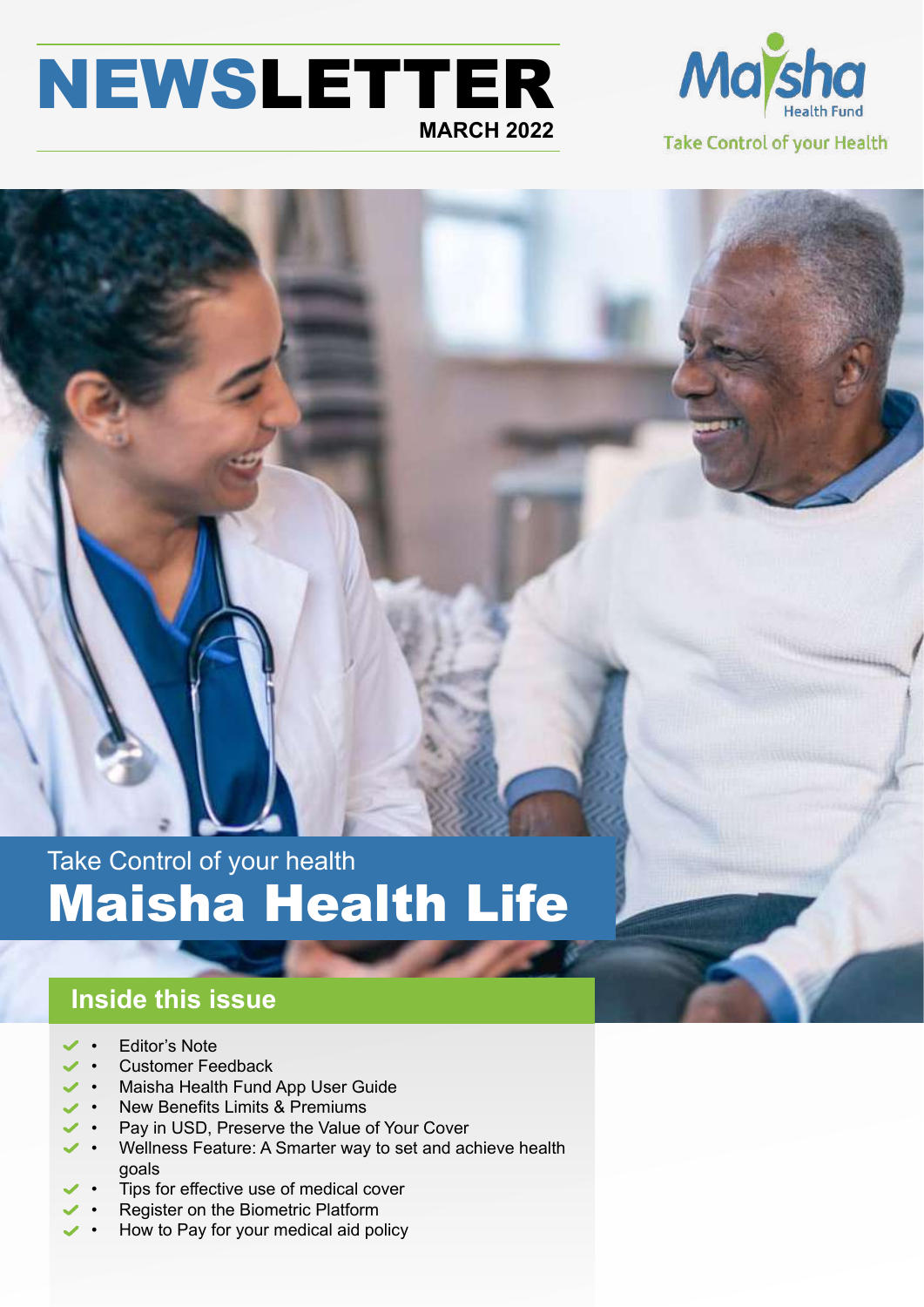# *Editor's Note*

Greetings to you and your beloved family! I hope I find you in good spirits. It's always a pleasure to write to you our valued member and to hear from you as well. I was delighted to hear a testimony from Dr N. Pavari, one of our members whom we assisted to get care for his wife in India. You will find the full article in the customer feedback's section. It is stories like these that make us fulfilled and encourage us to keep pursuing our purpose of helping you take control of your health.

Let me also take this opportunity to celebrate women. 8 March was International Women's Day, a global commemoration to recognise the successes of women and to honour them as equal members of society. Women and children are vulnerable members of society as they depend largely on men for provision of food, shelter, and health care. United Nations Sustainable Development Goal (SDG) 5 promotes gender equality and we too as an organisation honour the value that both men and women contribute towards serving you, our members.

Personally, I feel honoured to lead Maisha Health Fund, as a woman, a position that is still challenging because there are few of us in the boardroom. But I get excited that we are steadily making progress with more women taking up space in science, health services and various professions that were deemed to be for men

I would like to remind you of some of our services that are available to help you access quality health care conveniently. Our Maisha Health Fund Medical Aid Card is widely accepted at private, government, mission and council health facilities nationwide. Should your preferred service provider indicate that they are not yet part of our wider network, please don't hesitate to let us know so that we can engage them and get them on board.

Have you downloaded the Maisha Health Fund App yet? If not, please get it on Google Play Store so that you may access your digital card, submit claims online and view your benefits and more services on your phone. You will find steps on how to register in the user guide that we have provided in this issue.

When they say count your blessings, I am inclined to count good health first. I encourage you to continue making healthy choices for a successful and productive year. Eat healthy, that means make it a priority to have a balanced diet each time you consume your food.

They say you must have at least five fruit varieties per day. I know at times fruits are expensive, but hey why not make sure that you eat the fruits in season. It's cheaper that way. Also read widely. Reading not only improves your brain connectivity and reduce stress, but it also lowers blood pressure and improves heart rate. On that note, do get in touch and let's catch up on the next issue.

#### **Mrs Hazel Banza** *- MD Maisha Health Fund*

**We would love to hear from you. Please contact us on the details below:**

Feedback and comments **Email**: sales@maishahealthfund.co.zw **Visit:** www.maishahealthfund.co.zw **Facebook:** MaishaHealthFund **Twitter/ Instagram:** @MaishaHealthFnd **Sasai:** Maisha Health Fund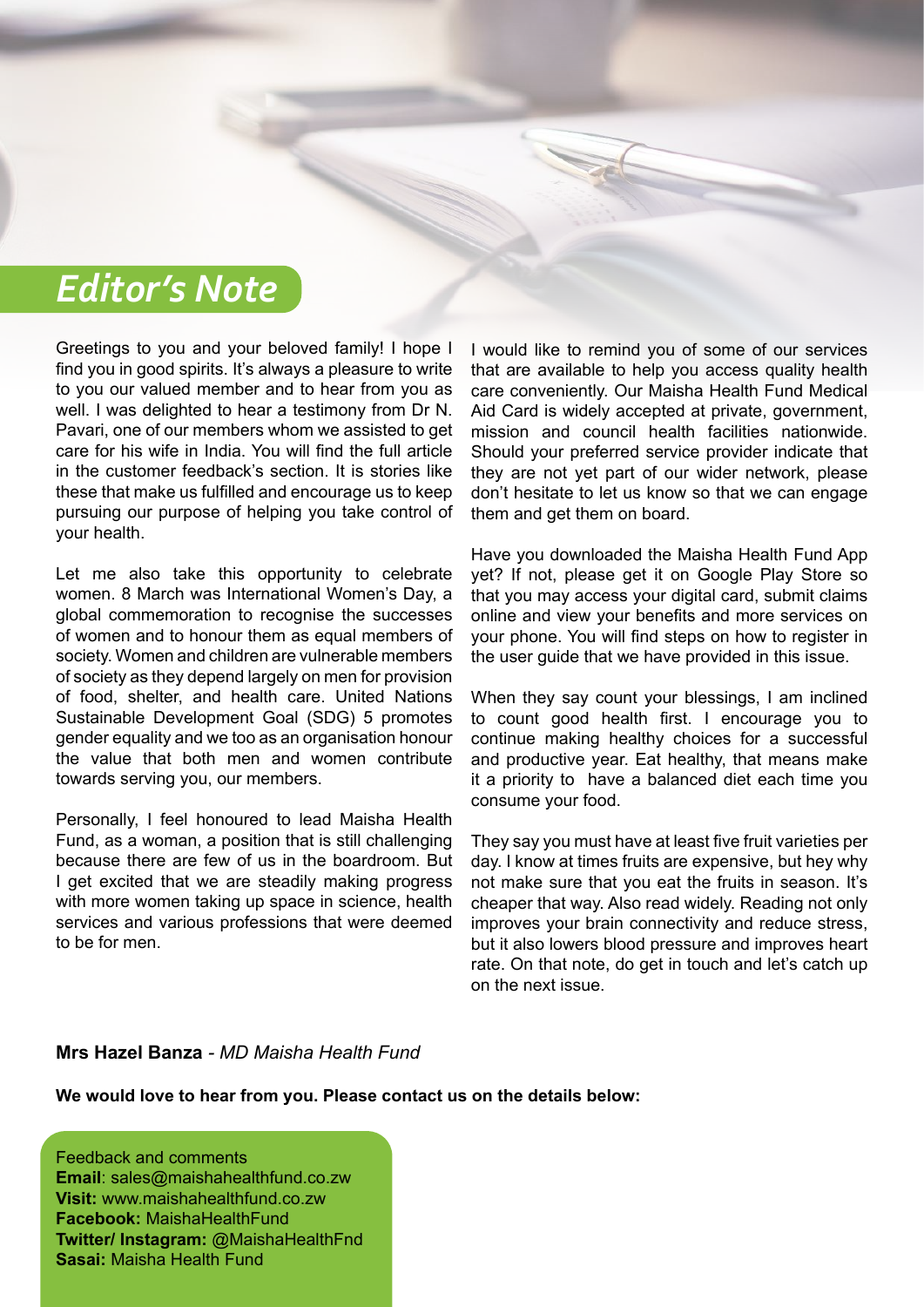

# **Dr Pavari's Testimonial**

It's always inspiring to get testimonies from our happy clients. It shows we are doing something right. In this issue, Maisha Health Fund (MHF) received a refreshing call from Dr N Pavari (Dr P) who was delighted to share his testimony. Below are excerpts of his story.

# **MHF: May you please briefly tell us about yourself?**

**Dr P:** My name is Dr N Pavari, a legal practitioner, notary public, conveyancer, and an arbitrator. I am a minister of Religion as Reverend, a lecturer in various institutions, and an entrepreneur specialising in immovable properties.

# **MHF: How long have you been on Maisha Health Fund?**

**Dr P:** From its inception, that's over 10 years now.

## **MHF: How has Maisha Health Fund assisted you at a time you had a health crisis?**

**Dr P:** Maisha Health Fund has been assisting me in a tremendous manner, through footing our medical bills especially for my beloved wife when she had a heart procedure/ operation in India. The bill was unbelievable, but Maisha took an extra mile in assisting me. The Medical Aid foots my wife's medical bills as a cardiac patient time and again, to the point of supplying a medical kit for her.

# **MHF: How has being on medical aid assisted you in your health care needs?**

**Dr P:** Maisha has assisted my family so much, we do not have to pay cash for our health care. It always swiftly responds to my requests and has proven to be a helping hand in all my health needs.

### **MHF: What would you say to people who perceive medical aid to be expensive?**

**Dr P:** If any person thinks that having medical aid is expensive let me advise you that not having medical aid is more expensive and shows that you are not organised.

#### **MHF: Do you have any words of encouragement to our readers?**

**Dr P:** Let me put it on record that Maisha Health Fund is the only Medical Aid I have seen that is able to keep its word, it is more reliable and worth to be trusted. The team is excellent, especially the MD, she has an open-door policy. If other medical aids have failed you, please try Maisha Health Fund, you won't go wrong.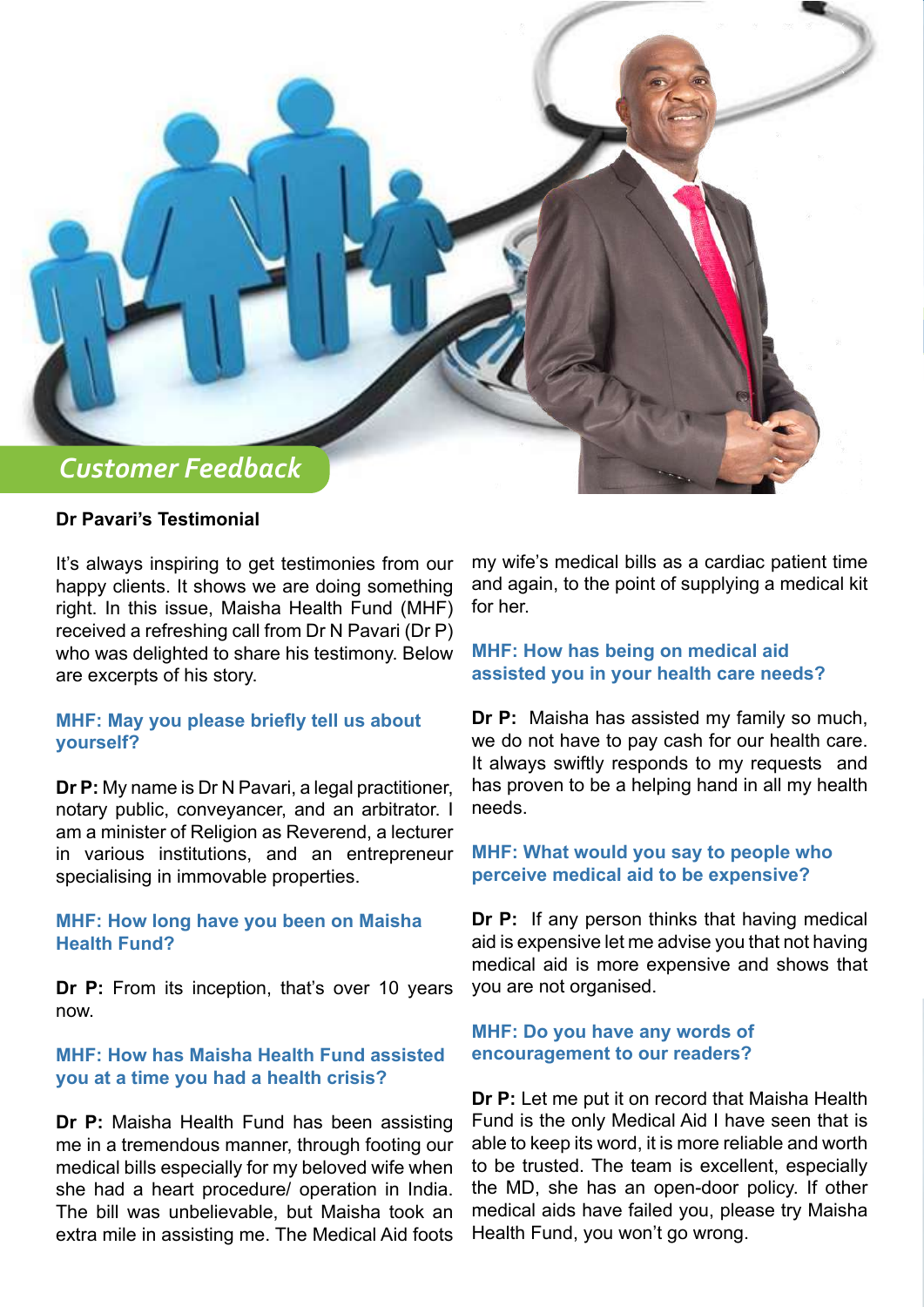



# *New Benefits Limits & Premiums*

At Maisha Health Fund, we always strive to give you easy access to medical services and enjoy sufficient medical cover in times of need. Changes in the cost of services at doctors, pharmacies and hospitals among other health care providers have necessitated adjustments to the benefit limits to preserve the value of your medical cover.

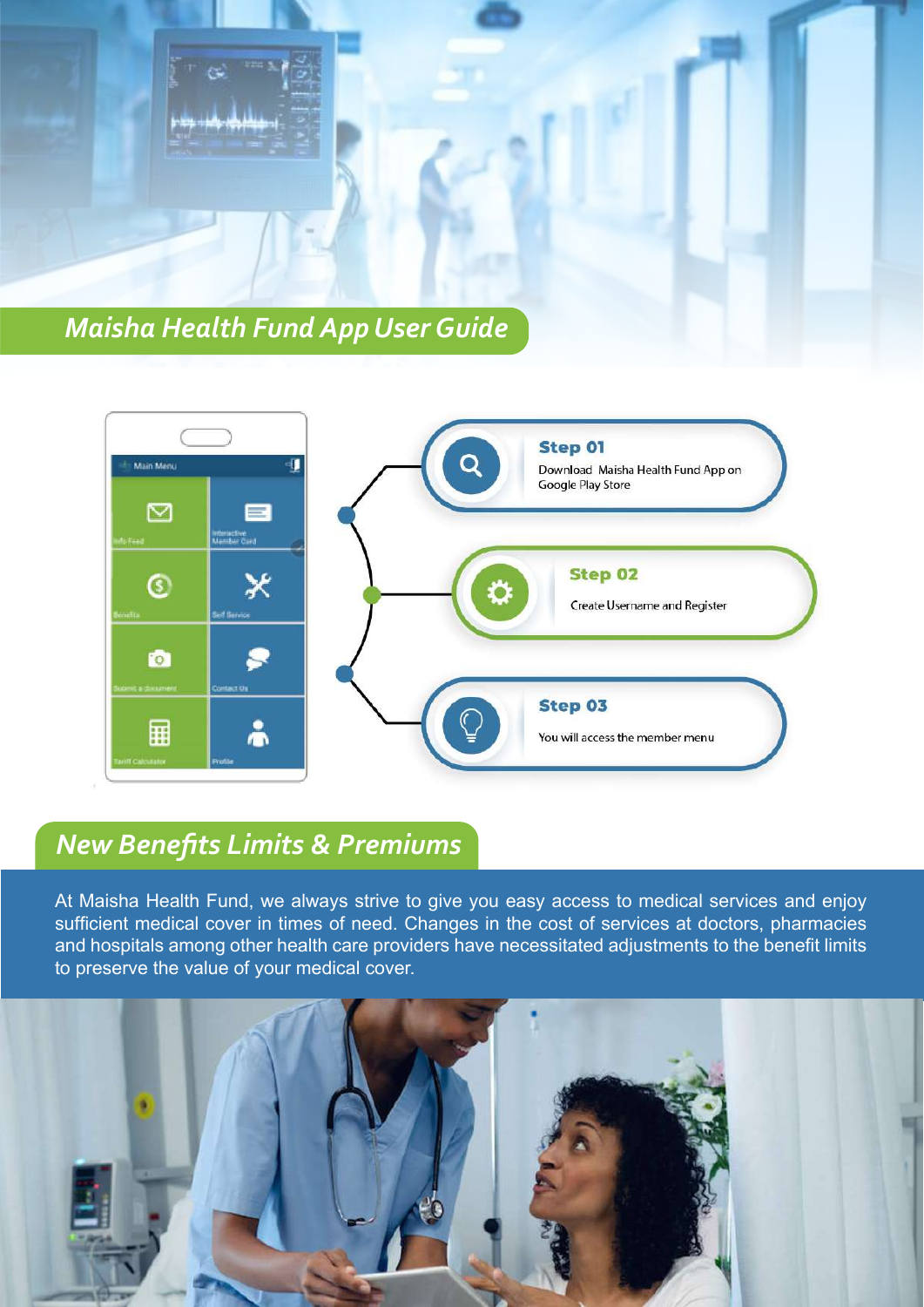Effective 1 April 2022, your premiums and benefits will be reviewed as below.

| Package Name                  | <b>Starter</b> | <b>Starter Plus</b> | Standard | Classic | Active | <b>Vitality</b> |
|-------------------------------|----------------|---------------------|----------|---------|--------|-----------------|
| Principal per<br>member (ZWL) | 1,570          | 3,143               | 6.089    | 8,839   | 12.374 | 18,661          |
| Child                         | 1,570          | 1,570               | 3.654    | 5,304   | 7.425  | 11,197          |
| Student                       | 1,570          | 1,570               | 4,871    | 7,071   | 9.900  | 14,929          |
| Over 65yrs                    | 1,570          | 1,570               | 7.612    | 11.049  | 15,468 | 23,327          |

# The revised benefit limits are as follows:

| Benefit (S)                | <b>Starter</b> | <b>Starter Plus</b> | Standard  | Classic   | <b>Active</b> | <b>Vitality</b> |
|----------------------------|----------------|---------------------|-----------|-----------|---------------|-----------------|
| Annual Limit per<br>Person | 942,356        | 1,256,475           | 2,355,891 | 4,711,780 | 6,282,371     | 7,852,966       |
| Hospitalization            | 305,789        | 407,718             | 764,470   | 1,528,939 | 2,038,585     | 2,548,233       |
| Pathology                  | 57,337         | 76,448              | 143,339   | 286,676   | 382,235       | 477,793         |
| Radiology                  | 90,780         | 121,040             | 226,953   | 453,787   | 605,206       | 756,506         |
| Physiotherapy              | 28,668         | 38,224              | 71,669    | 143,339   | 191,118       | 238,897         |
| Dental                     | 29,403         | 39,204              | 73,506    | 147,011   | 196,019       | 245,022         |
| Optical                    | 14,702         | 19,602              | 36,753    | 73,506    | 98,009        | 122,511         |
| <b>Drugs</b>               | 71,669         | 95,558              | 179,173   | 358,346   | 477,793       | 597,242         |
| Anesthetic                 | 60,203         | 80,270              | 150,505   | 301,010   | 401,348       | 501,683         |
| Consultation               | 62,114         | 82,819              | 155,282   | 310,565   | 414,089       | 517,611         |
| Gynaecology                | 30,580         | 40,773              | 76,448    | 152,894   | 203,860       | 254,825         |
| <b>Hearing aids</b>        | 57,337         | 76,448              | 143,339   | 286,676   | 382,235       | 477,793         |
| Maternity                  | 38,224         | 50,965              | 95,559    | 191,118   | 254,825       | 318,529         |
| Surgery                    | 95,558         | 127,412             | 238,897   | 477,793   | 637,057       | 796,324         |

Further to the adjustments above, there will be a corresponding review of per treatment limits on some benefits and disciplines.This per treatment limit is based on our assessment of average, reasonable and fair market prices of medical products and services. As a result, it is likely that some members may encounter shortfalls, though these are expected to be minimal. The medical aid will cover the significant portion of medical costs or services.

Where you require a cash refund, prepayment for services or advice on available benefits, please feel free to contact our claims team on 0771222826 or 0771222076. Alternatively, you may email the invoice provided by the medical service provider to claims@maishahealthfund.co.zw for quicker service.

# *Pay in USD, Preserve the Value of Your Cover*

Did you know that you can switch from ZWL to USD cover with no waiting period? You can preserve the value of your medical aid cover by switching to US Dollar packages which give you access to a wide range of benefits.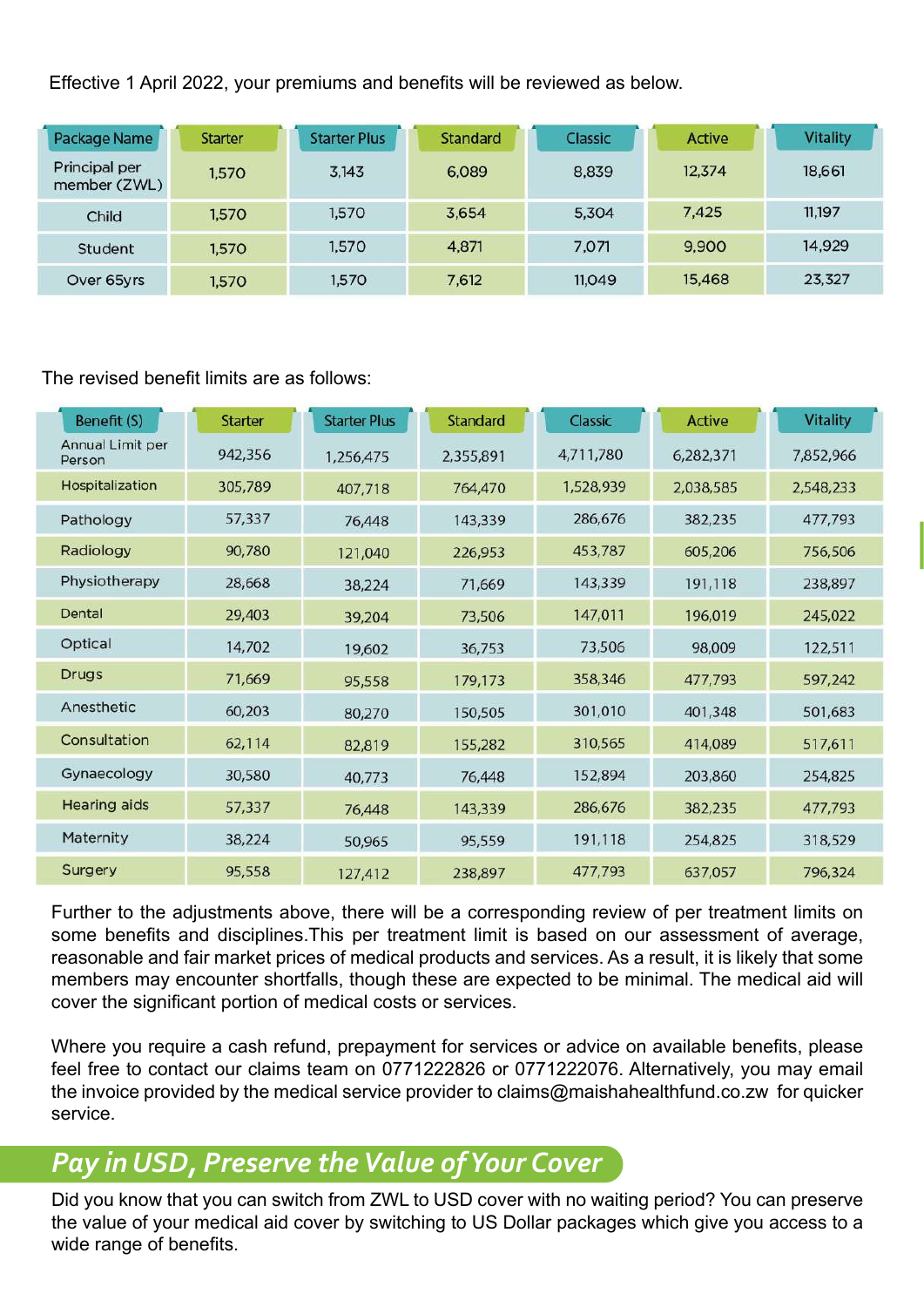| Package             |       | <b>Monthly Contribution (USD)</b> |                          |                  |                                                                                                                                                  |
|---------------------|-------|-----------------------------------|--------------------------|------------------|--------------------------------------------------------------------------------------------------------------------------------------------------|
|                     | Adult | Children Under 18                 | <b>Children Under 18</b> | Adult 60 + years | <b>Access Level</b>                                                                                                                              |
| Vitality            | 95    | 67                                | 67                       | 115              | Access to private ward in<br>private hospitals grade A to D                                                                                      |
| Active              | 63    | 42                                | 42                       | 79               | Access to 2 bedded ward in<br>private hospitals grade A to D                                                                                     |
| Classic             | 45    | 23                                | 23                       | 54               | Access to General ward in<br>private hospitals grade A to D                                                                                      |
| Standard            | 31    | 14                                | 14                       | 37               | Access to General ward in<br>private hospitals grade B to D                                                                                      |
| <b>Starter Plus</b> | 16    | 8                                 | 8                        | 8                | Consultation at GPs, Private<br>laboratories& radiology centers<br>but specialists & hospitalization<br>a government, mission<br>in<br>hospitals |
| <b>Starter</b>      | 8     | 8                                 | 8                        | 8                | Exclusively for government,<br>mission and council facilities                                                                                    |

# *Wellness Feature: A Smarter way to set and achieve*

Are you happy with the state of your health or you are just getting by? The World Health Organisation's constitution states: "Health is a state of complete physical, mental and social wellbeing and not merely the absence of disease or infirmity." At Maisha Health Fund we are always ready to help you set your health goals. Below are some tips from Harvard Health Publishing which we believe are crucial to set you up for an interesting journey.

# **Find your purpose**

Goals should revolve around a purpose in your life: What matters to you now? What is important? "Your goal has to be related to a result, or otherwise you won't do it," says Susan Flashner-Fineman, the Vitality 360 Wellness Coaching Program coach at Harvard-affiliated Hebrew Senior Life. For instance, it's not enough to say you want to exercise more. Instead, connect this goal with a meaningful outcome. Improved strength and endurance from exercise could mean you'll have the stamina to take a cross-  $\cdot$ country trip to attend a wedding or graduation.

# **Have SMART goals**

Once you have settled on a goal, make sure it's SMART, which stands for Specific, Measurable, Attainable, Relevant, and Time-bound.

The SMART approach ensures you've defined your goals clearly and can attain them. "It also gives you accountability, which helps you stay focused and committed," she said.

- **• Specific:** Goals need to be clear and detailed. Vague goals can feel overwhelming. Don't say, "I want to be more active." Instead, say, "I will exercise 30 minutes, five days a week."
- **• Measurable:** If you have no way to measure a goal, it's tough to know when you've met it. "I'm going to lose weight" is a popular goal that works better with a measurable outcome, such as "I'm going to lose 10 kilograms by June."
- **• Attainable:** Avoid overly grand goals. "They should be based on what you realistically can do now, and not when you were younger," says Flashner-Fineman. "If you used to be able to run five kilometres without fatigue and now can only do a kilometre, lower your expectations with a goal of running three kilometres without fatigue."
- **• Relevant:** Is your goal important to your life right now? "You don't want to set goals just to have a goal," says Flashner-Fineman. "It needs to have a purpose, or you may find it difficult to stick with." For example, while learning a language can help with cognitive health, it might be better suited if you plan to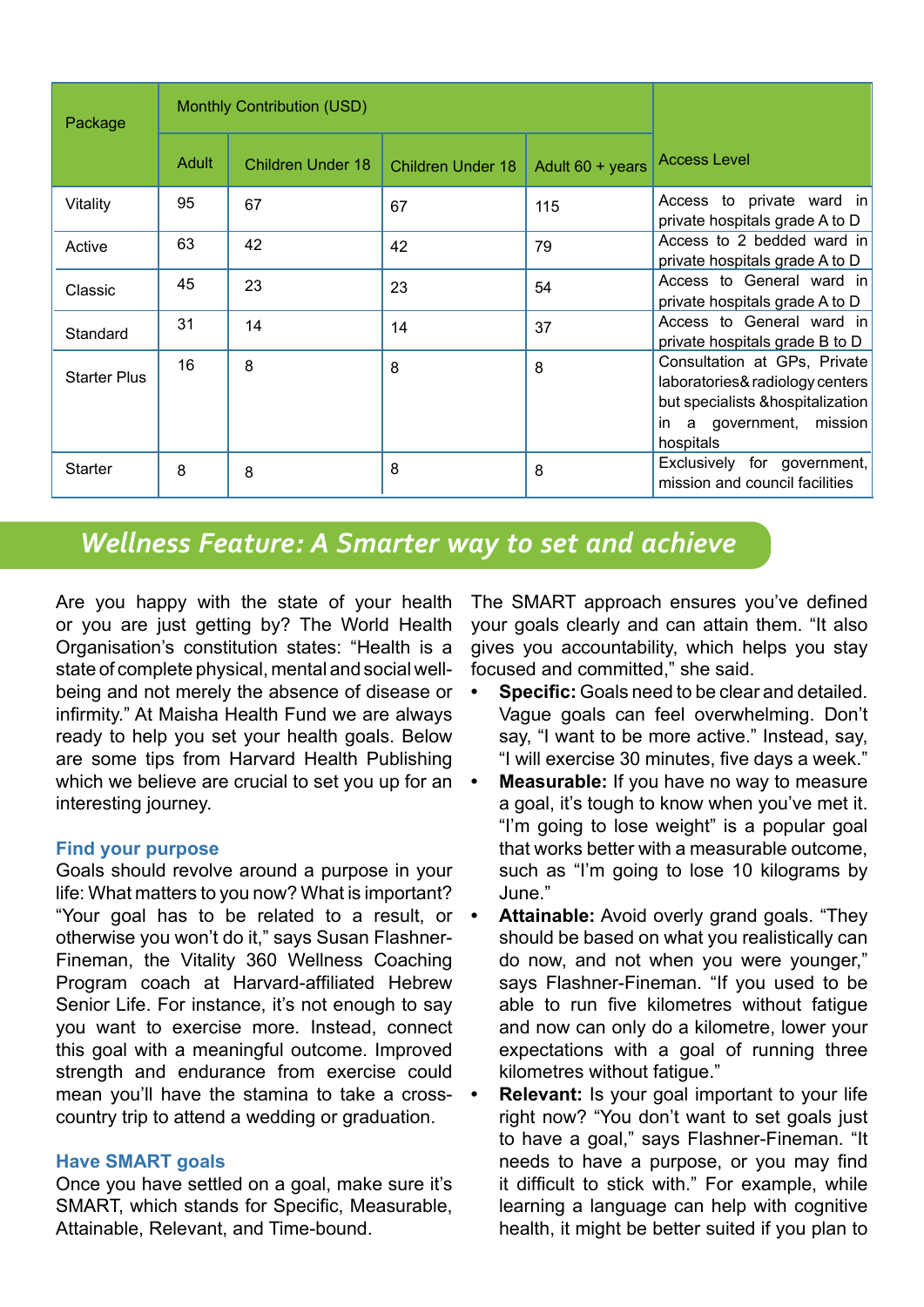visit a new country.

**• Time-bound:** Is your goal something that you can take on right now — or is it best for later? Also, is the time frame you have chosen suitable? You probably won't be able to safely lose 20 kilograms in three weeks or master a new skill in a few months. Make • sure you give yourself adequate time.

#### **Tips to stay in track**

- **• Break big goals into smaller ones.** They won't feel so daunting, and you'll be able to celebrate success along the way. For example, if you want to write your memoirs, focus first on attending a writing class or researching your family history.
- **• Reward yourself.** Positive feedback is a reward, so share your accomplishments with friends and family — in person or on social media. You also can reward yourself with purchases related to your goal, like new art supplies.
- **• Monitor your progress.** Set up daily or weekly reminders or ask a friend or family member to check in with how you're doing.
- **• Use visual reminders.** Keep a photo related to your goal in constant view, like a vacation destination or the sign-up form for a 5K race.

*https://www.health.harvard.edu/mens-health/an-easier-way-to-set-and-achieve-health-goals*

# *Tips for effective use of medical cover*

- 1. Minimize use of emergency rooms or casualty centers' for the treatment of non-life or limb threatening ailments. This is against the background that consultation charges at emergency rooms or casualty centers range 50% or more above the consultation costs at General practitioners.
- 2. Establish and visit a family doctor (general practitioner) who ordinarily is your go-to doctor for first line consultation unless it is a life or limb threatening ailment.
- 3. Know the cost of accessing medical aid products and services. You can ask the attending administrative personnel when accessing medical products or services. Alternatively, you can note these as you fill in the claim form.
- 4. Do biometric fingerprint enrollment of all members above the age of seven years on your policy. It is paperless, quicker, and protects against fraud as claims on your account are initiated and validated by your peculiar fingerprints.
- 5. Read the claim statements sent by Maisha Health Fund to your email. Raise queries where you disagree with the information presented pertaining to services that you or your registered family members accessed.
- 6. Where possible request from your physician for generic alternatives of medication. Generic medication is created to be the same as an already marketed brand-name drug in dosage form, safety, strength, route of administration, quality, performance characteristics, and intended use. It is significantly cost effective